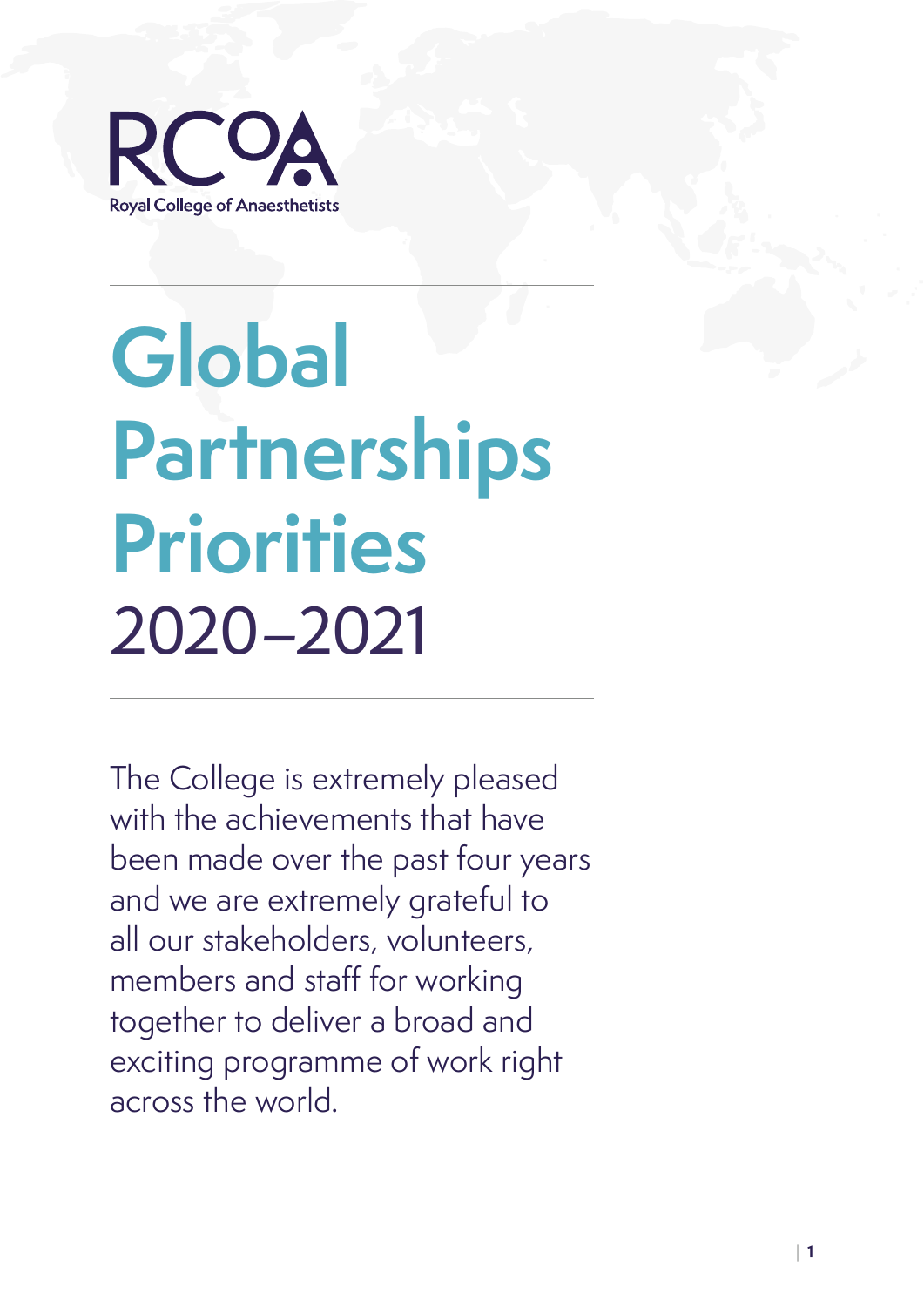We are committed to improving patient safety, wellbeing and outcomes through the maintenance and advancement of standards in anaesthesia, critical care and pain medicine globally

Through our products and services, anaesthetists will be well trained and well supported, and will continue to uphold a central role in the development and delivery of high-quality healthcare.

As we evaluate our international activity, our overarching objectives will continue to be:

- **1** raising the profile of anaesthesia as part of the surgical team among decision makers, international organisations, the wider health sector and patients
- **2** developing projects, products and services that share good practice and improve anaesthesia training and develop the workforce in Low and Middle Income Countries (LMICs)
- **3** working in partnership with education providers to develop standards and high-quality training that meets the needs of local healthcare systems
- **4** advocating alongside global health ministries, educational bodies and associations across the world to recognise the need for improved anaesthesia services and the provision of anaesthesia as part of the wider surgical team to improve patient experiences and outcomes
- **5** supporting and engage with College members who are based outside the UK to ensure they feel valued, through a range of initiatives including the use of regular and effective communications and by establishing local country champions.









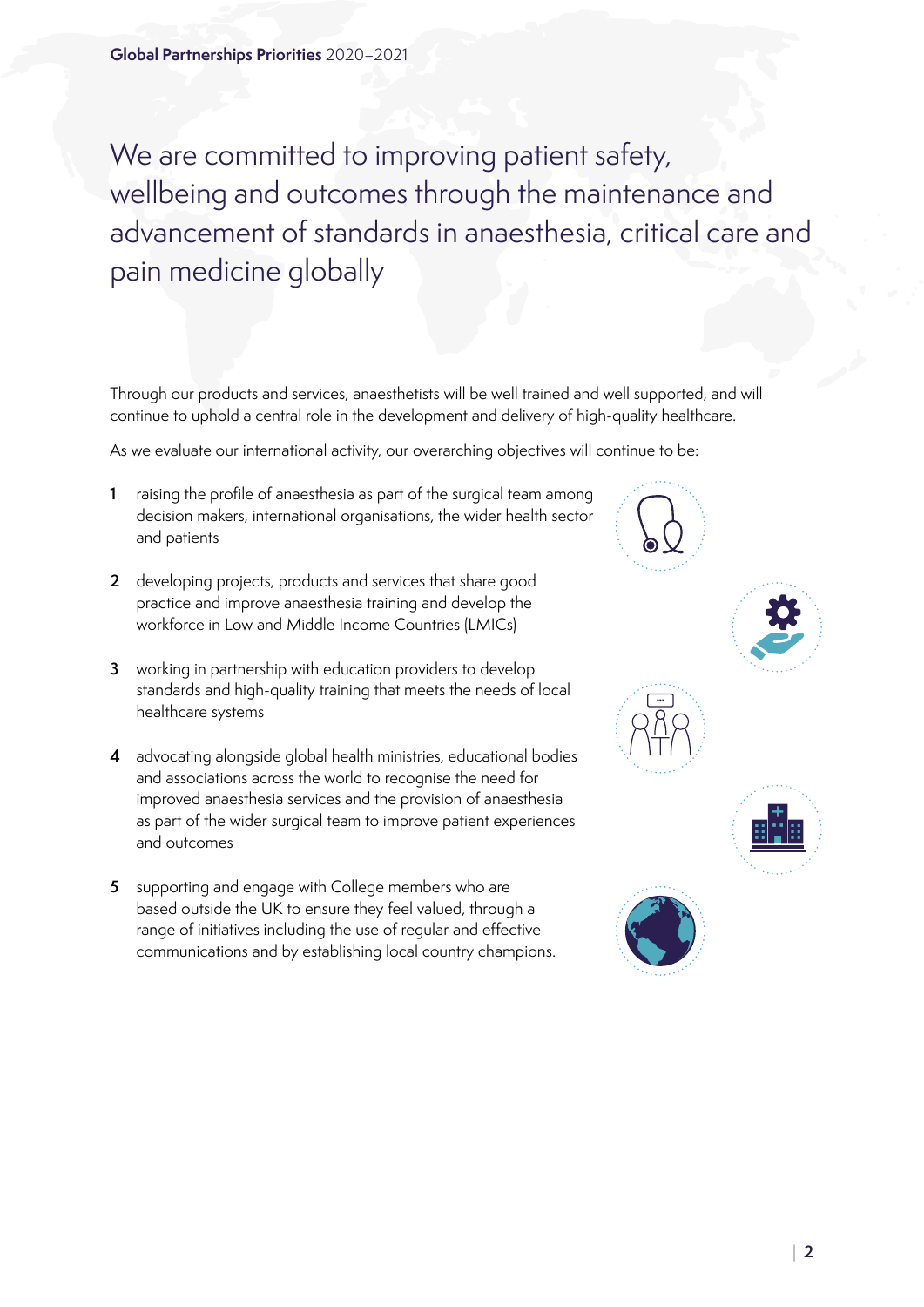Our priorities for 2020/2021 are as follows:



# Establishment of an International Academy of Anaesthesia Colleges

We aim to create a collaborative alliance, through shared resources and ideas. Areas of activity will include supporting the development of workforce and capacity building in the global health context, quality improvement in anaesthesiology, perioperative care pathways and patient safety.



# Support the establishment of the College of Anaesthesiologists of East, Central and Southern Africa (CANECSA)

The RCoA will be working in partnership with global, UK and Norwegian anaesthesia-related organisations in an alliance established in 2019 to support the creation and development of CANECSA.

The CANECSA constituent countries are Kenya, Malawi, Mozambique, Rwanda, Eswatini, Tanzania, Uganda, Zambia and Zimbabwe. It is estimated that the population of these countries is approximately 231 million and the number of physician anaesthesiologists servicing this population is estimated at 596.<sup>†</sup>

Our activities over the next 18 months will include (but not be limited to):

- development of and approval of training sites in order to train the first CANECSA cohort of anaesthetists
- development and delivery of training of trainers and training courses to improve the infrastructure to deliver high-quality, competency-based training
- development and delivery of CANECSA examinations to set a national standard for anaesthesia training across the region
- seek funding for educational bursaries for anaesthesiology trainees in the CANECSA region.



# Develop and expand the MTI programme and to explore other sponsorship routes available for training and experience

The Medical Training Initiative (MTI) is a UK government scheme designed to assist doctors with proven ability in anaesthesia/intensive care/pain medicine from LMICs to pursue further specific specialist training in the UK.

The MTI scheme provides training to equip anaesthetic doctors with skills and experiences that they can in turn take back to their home countries. It is expected that these individuals will return and take up leadership roles in their home hospitals, especially in the areas of quality improvement, training and advocacy.

<sup>†</sup> Workforce Map. *WFSA*, 2018 ([wfsahq.org/workforce-map\)](http://wfsahq.org/workforce-map).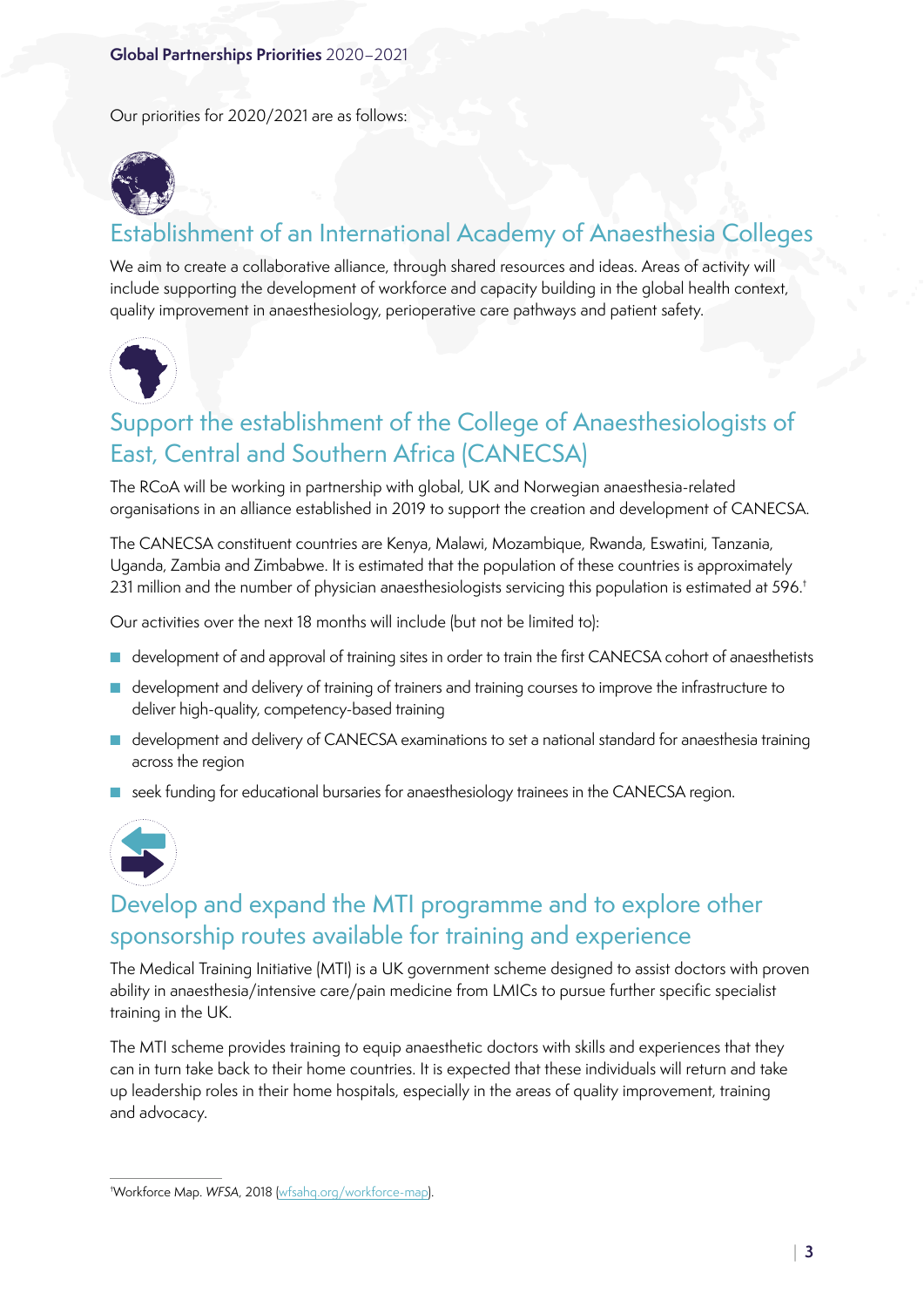#### **Global Partnerships Priorities** 2020–2021

We intend to continue to develop the scheme through:

- developing different modes of delivery of our New to the NHS induction days for MTI doctors and our MTI Hosts Days, which provide an overview of our MTI scheme, in particular looking at delivery online and, in the future, a blended approach
- development of simulation courses for MTI doctors as part of a wider induction to working in anaesthesia within the NHS.

In addition, we will establish a sponsorship route for doctors who reside in countries that are not classed as LMICs, who are currently excluded from the MTI scheme, to allow doctors to gain access to training opportunities within the NHS. This will be run separately form MTI as we wish to ensure that the philanthropic aims of the MTI continue to be met.



## Supporting training and education in LMICs

The RCoA have established an increasing number of partnerships with organisations to promote highquality fellowship programmes. Our programmes ensure that individuals undertaking international fellowships develop vital clinical skills while also supporting the development of local anaesthesia provision. Current opportunities include placements within the Zambian Anaesthetic Development Project (ZADP), the King's Sierra Leone Partnership (KSLP) and Mercy Ships. We will continue to seek out new partnership working with a wide range of organisations to establish more fellowships in LMICs and facilitate access to UK placements where possible.

We will ensure that the placements we support are mutually beneficial, both to the fellow undertaking the placement and to the host institution and host healthcare system. We encourage fellows to undertake teaching, research or quality improvement projects to support their hosts.